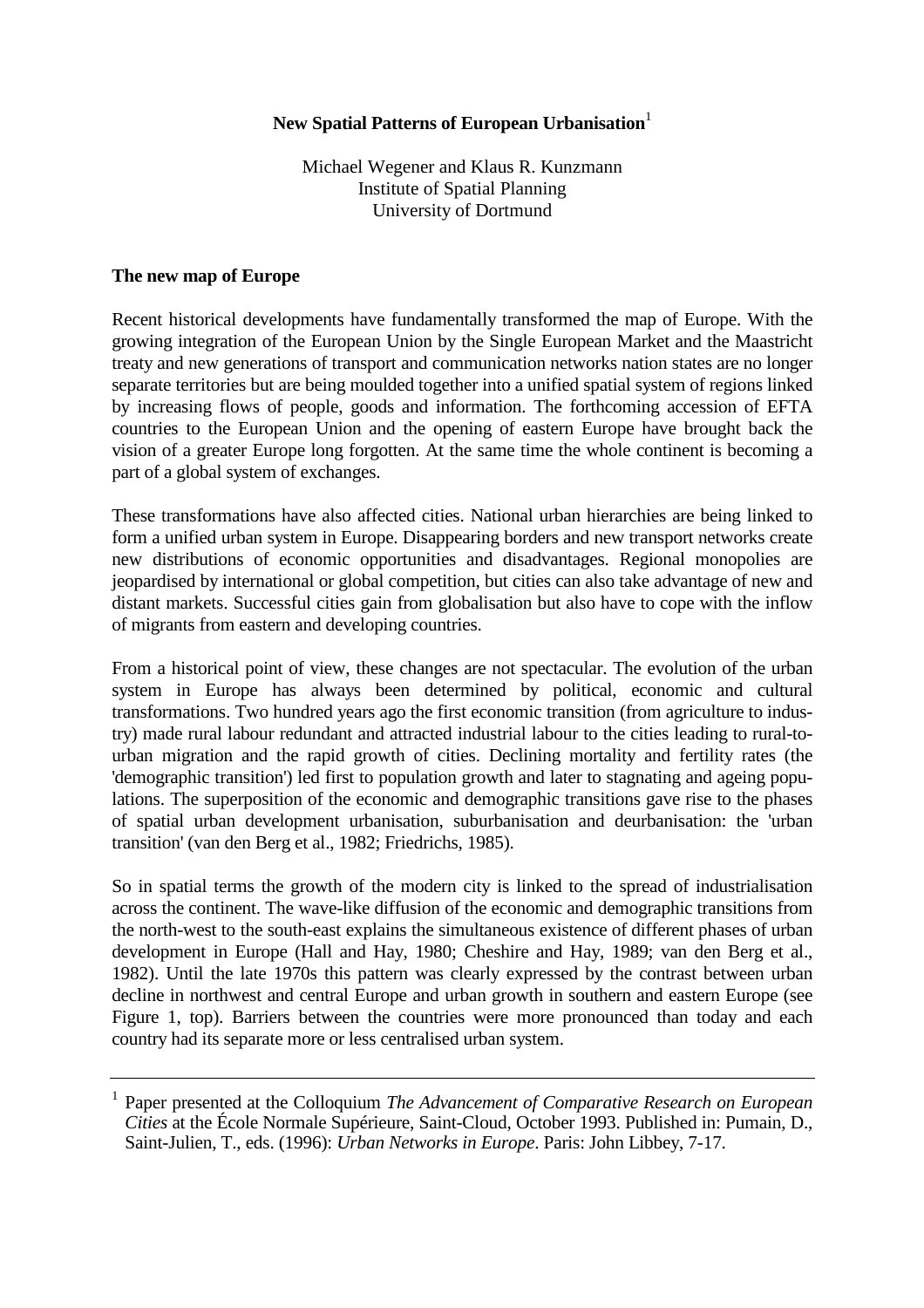

*Figure 1. Population growth and decline of cities in Europe, 1975-1980 (top) and 1985-1990 (bottom). Adapted from Commission of the European Communities, 1991.*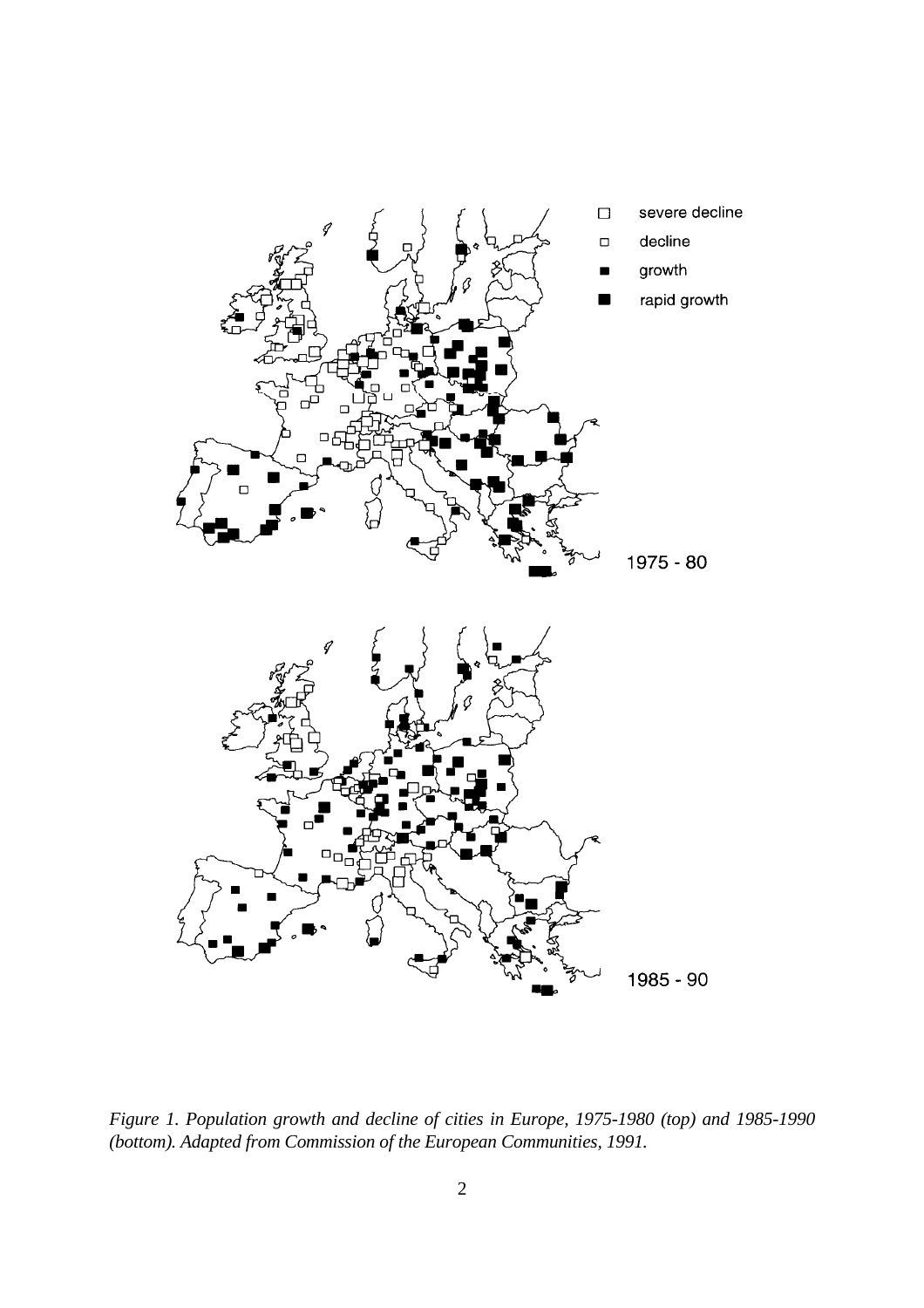Today the pattern of urbanisation in Europe has become much more complex. As Figure 1 (bottom) shows, urban growth and decline appear almost everywhere. National city systems are being replaced by new European-wide polarisations. The largest cities are spreading their zone of influence over a wider and wider territory. Some cities that were dominant in their national setting, are reduced to secondary rank on a European scale. Disappearing borders make formerly central cities peripheral and put formerly peripheral cities into the heart of Europe. New or reestablished trade flows and transport corridors favour cities that had been isolated for decades. Small towns in the vicinity of large growing metropoles are prospering. Small rural towns in peripheral regions are stagnating or losing population. Old industrial or port cities, even if they are in the heart of Europe and are well connected, continue to decline (Kunzmann and Wegener, 1991; 1992).

Like the first urban transition the second one is linked to a fundamental transformation of the economy described as the transition from Fordism to post-Fordism or from industrial to postindustrial society. The second economic transition is caused by availability of efficient and inexpensive information and communications technologies, new high-level transport networks and low transport costs and by the removal of barriers to international capital and trade flows through the Single European Market or the General Agreement on Tariffs and Trade (GATT). The key features of the new economy are 'flexible specialisation' of production, logistical integration of supply, production and distribution and explosive growth in long-distance travel and goods transport, employment growth in the service industries, in particular in producer services, and on the demand side growing selectivity, diversity and volatility of consumer preferences and the emergence of new pluralist-individualist value systems and life styles.

The requirements of the new economy are leading to a new logic of location. Efficient and inexpensive transport and telecommunications networks expand potential market areas and make each region a candidate for economic investment. Traditional location constraints are disappearing. New 'soft' locational factors such as availability of business services, the vicinity to R&D institutions, abundance of skilled labour, good education facilities, an attractive environment, a favourable regional image, a good business climate and charismatic local leaders are becoming more and more important. Industries operate on a European or global scale. Interregional, international and global exchanges are intensifying.

#### **Banana, mosaic or network?**

Although almost everybody agrees that these are the main forces shaping the pattern of urbanisation in Europe, there is little consensus about the direction and magnitude of their impacts. Unlike a decade ago, today there coexist a number of partly contradicting hypotheses about the genesis and future development of the urban system in Europe:

- *Concentration*. The centre-periphery paradigm holds that cities located in the *Blue Banana*, the high-accessibility corridor between south-east England and northern Italy (Brunet, 1989) grow faster than cities in the periphery. The polarisation hypothesis is in general agreement with recent evidence, but does not explain the appearance of fast growing cities outside the European core such as Barcelona, Bordeaux or Nice.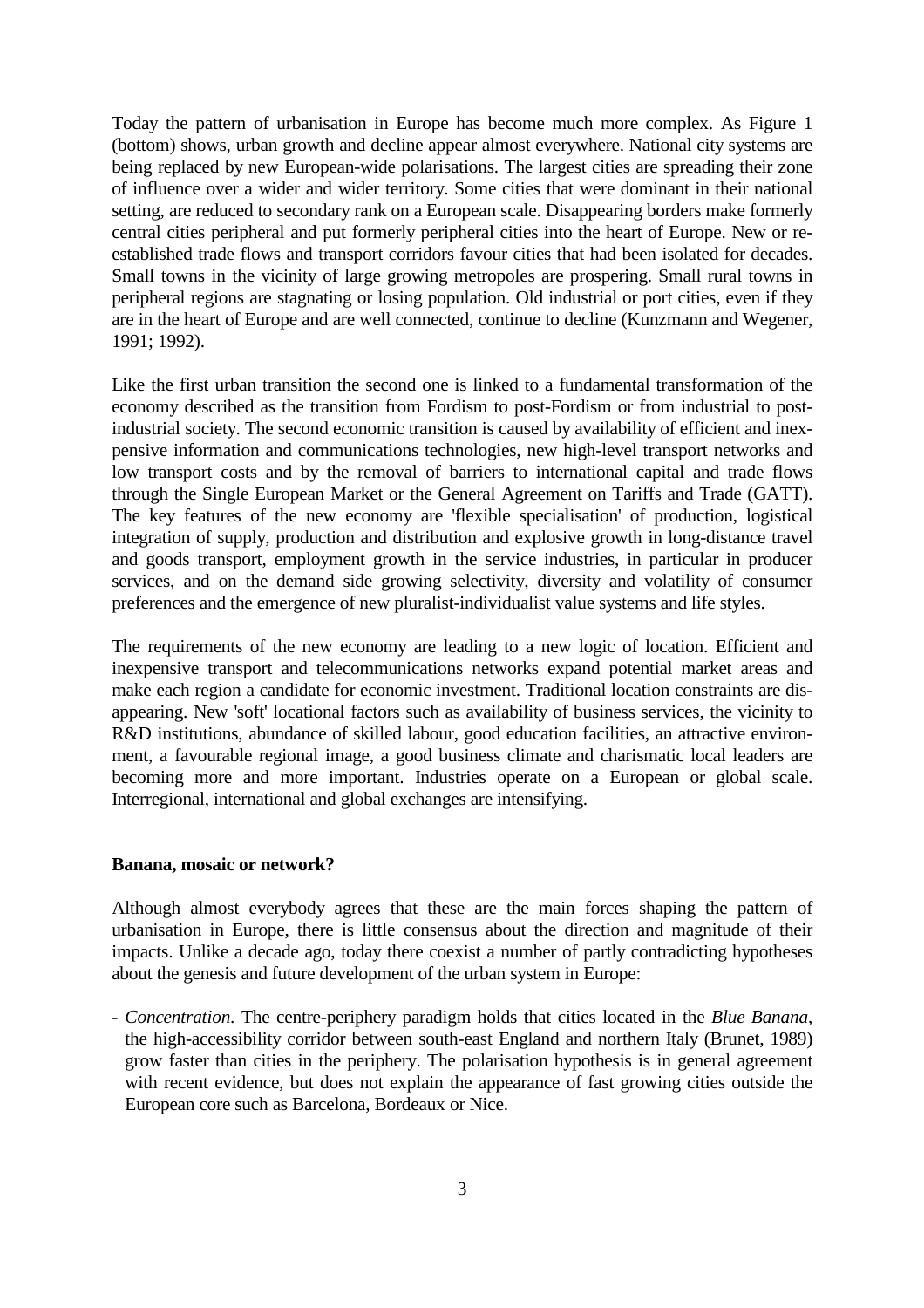- *Decentralisation*. Equalisation theories postulate that, with growing agglomeration diseconomies in the core, investment moves to regions with lower production costs and less congestion. These theories explain why some peripheral regions such as Granada or Murcia have grown fast, but fail to explain why in general core regions have grown faster.
- *Mosaic*. The 'mosaic' hypothesis (Illeris, 1993) correctly describes the fact that prospering and declining cities appear to be irregularly distributed over the territory and even exist in close vicinity to each other. However, proponents of this hypothesis have to rely on 'historical' methods (case studies) to explain why in each individual case a city has grown or declined.
- *Urban hierarchies*. Theories based on Christallerian or Löschian urban hierarchies explain why national urban hierarchies are superseded by a new transnational configuration of cities, but cannot explain why this configuration does not resemble a hierarchy.
- *Urban networks*. Theories relating urban economic success to functional, physical or personal networks between cities take account of the increasing importance of specialised synergies between complementary cities, but do not explain the growth of small and medium-sized towns.

Most likely only a combination of these paradigms can cope with the complexity of concurrent and interacting spatial processes. Whatever the metaphor, the pattern of urbanisation emerging is far from random. It is the consistent expression of spatial division of labour dictated by a powerful principle: *competition* (cf. Lever, 1993; Pumain and Saint-Julien, 1993; Cheshire and Gordon, 1994). A social system built on competition rewards the more able at the expense of the less efficient. The underlying idea is that if everybody tries to compete, all will be better off. The success of competitive market economies compared with the failure of planned economies is a strong demonstration of the efficiency of the competition principle. However, one result of unbridled competition will also be polarisation.

There has always been competition between cities, but today, under the growth-oriented neoliberal economic doctrine currently followed by most European countries and the European Commission, competition between cities in Europe has become more intense than ever. All of the tendencies listed above combine to create a situation in which only cities that fight do succeed. The locational footlooseness of firms, the ubiquity of cheap transport and the loss of importance of traditional locational factors in favour of intangible factors makes many newcomer cities potential challengers to the established centres, and renders each of these a potential loser. However, more than by anything else has competition between cities been intensified by the European integration. The Single European Market has destroyed regional monopolies and exposed even provincial cities to the cold wind of international competition. On an even wider scale, low-wage competitors from overseas or from eastern Europe threaten the very existence of whole industries and of cities depending on them. Internationally operating firms have a hitherto unknown freedom of choosing locations of production and distribution for optimising labour supply, wage costs, accessibility and economies of scale. Cities, on the other hand, have lost their spatial monopolies and have to compete against each other for investment, employment and subsidies. Successful cities behave like enterprises and develop economic promotion and marketing strategies in order to attract employment and tax income. Cities that do not compete fall back.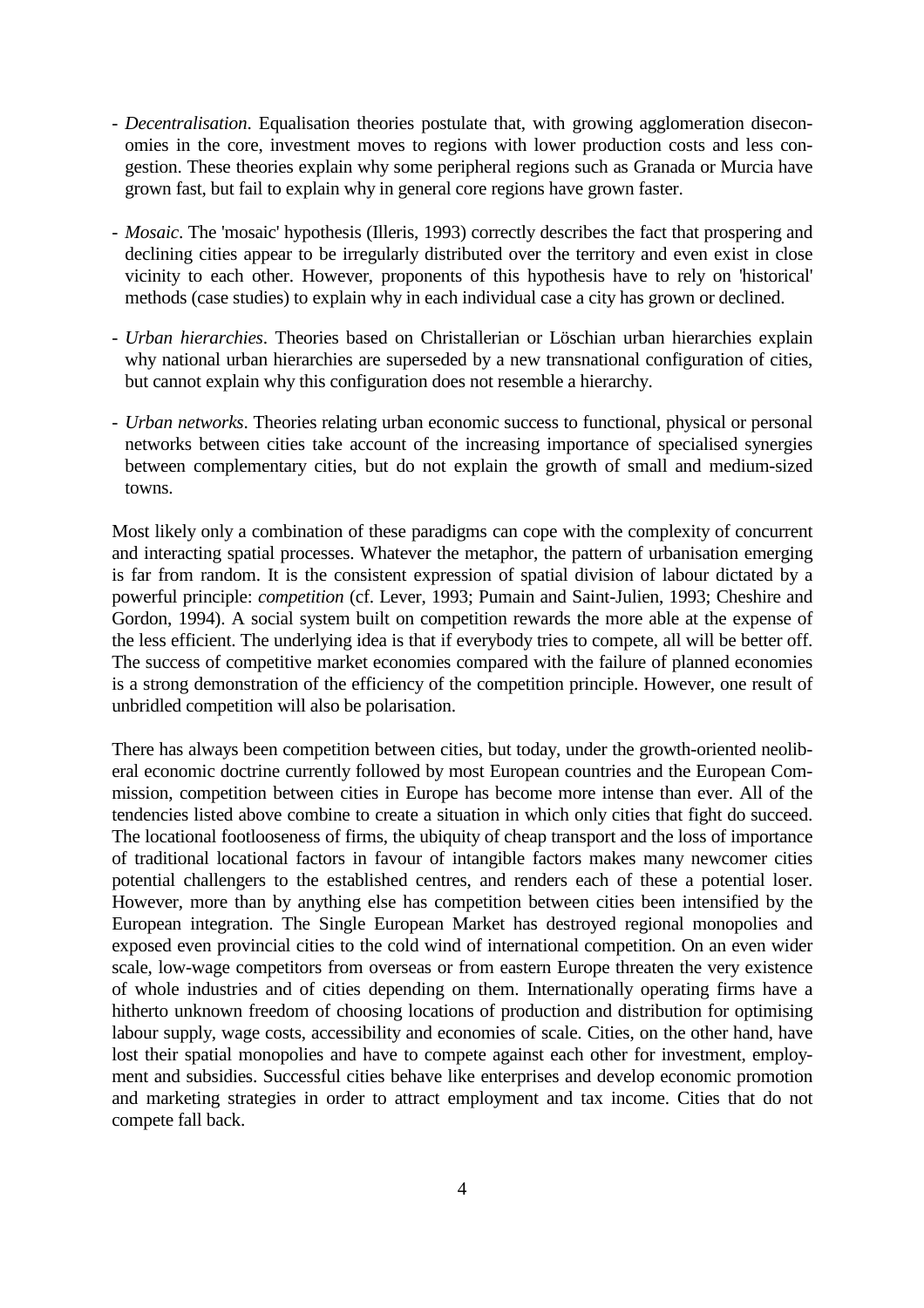### **Inequality in the European urban system**

One consequence of the current economic policy-making entirely based on competition is the widening gap between successful and unsuccessful cities in Europe. While there was some convergence of per-capita income in the regions of the European Community in the 1960s and 1970s, during the 1980s regional disparities in the Community again started to increase (Suarez-Villa and Cuadrado Roura, 1993). Today the ratio between the GDP of the richest and poorest region in the Community is more than 5:1, about three times as high as in the United States. Figure 2 compares GDP per capita (adjusted to purchasing power standards) of NUTS-2 (Nomenclature des Unités Territorriales Statistiques) regions in the Community between 1985 and 1990. It is apparent that the major winners were large urban regions such as Brussels, Frankfurt and Munich, whereas with few exceptions the poorest regions (with the poorest cities) continued to become relatively poorer.

These numbers refer to a period *before* the Single European Market and Maastricht. It is reasonable to expect that polarisation in the urban system will accelerate during the rest of the century. In particular the risk is that the urban system may economically fall apart along three dimensions (Kunzmann and Wegener, 1991; 1992).

- *Core v. Periphery*. The cities in the core regions of Europe with good access to the new transport and telecommunications networks are likely to continue to become more prosperous than those at the periphery without access to the networks.
- *North v. South*. The gap in income between cities in north-western Europe and the cities in the south is likely to grow despite equalisation policies of the Mediterranean countries and the Community.
- *West v. East*. The new east-west divide between the affluent cities in western Europe and the underdeveloped cities in eastern Europe may supersede the north-south divide and become the dominant political issue of the next decades.

The polarisation of the European urban system is harmful for both losers and winners: Loser cities suffer from unemployment, urban poverty, selective outmigration, loss of tax income, decaying infrastructure, reduced services and resignation. But even winner cities are paying a high price for their success. The radical reconstruction of their economies has devalued the skills of their traditional workforce and created high levels of structural unemployment. Where there is employment growth, it consists mostly of low-skill 'flexible' jobs in manufacturing or services and few high-skill jobs for people frequently attracted from outside. Many of the new jobs are highly insecure. A notorious example is the decline in high-level service jobs in London during the recent recession underlining the largely parasitical character of the acclaimed financial services. Employment decline is spreading even in prospering cities. The result is a second, informal labour market with poor working conditions and sub-minimum wages. There is a new and growing urban underclass of welfare recipients, homeless people and immigrants.

In terms of spatial development, the winner cities show all signs of over-agglomeration such as congestion, high levels of pollution and urban sprawl at their periphery. Skyrocketing land prices make large parts of them unaffordable for the majority of the population. The mechan-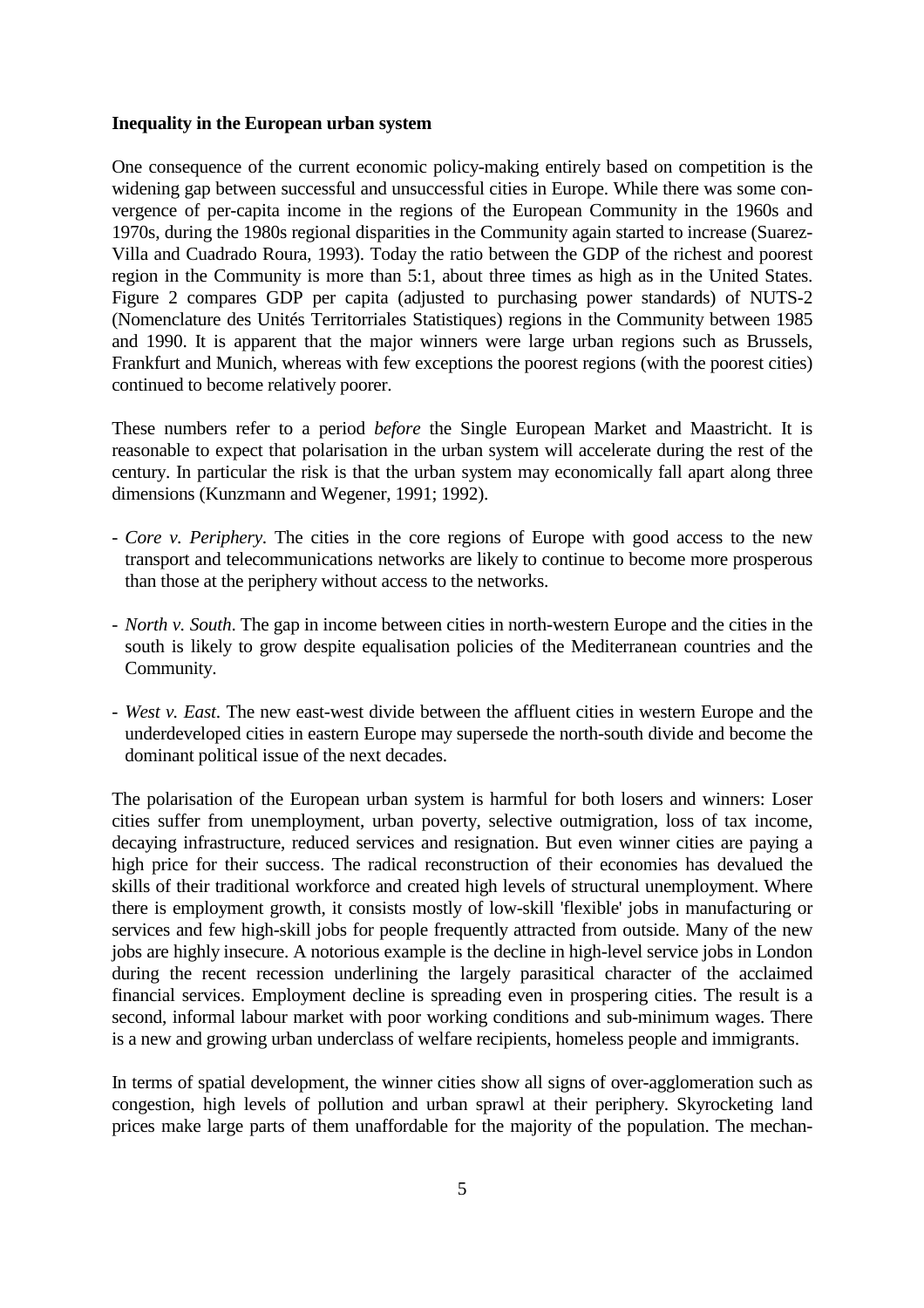

*Figure 2. GDP per capita (adjusted to purchasing power standards) of NUTS-2 regions in the European Community, 1985 and 1990. Source: Eurostat (1989; 1993).*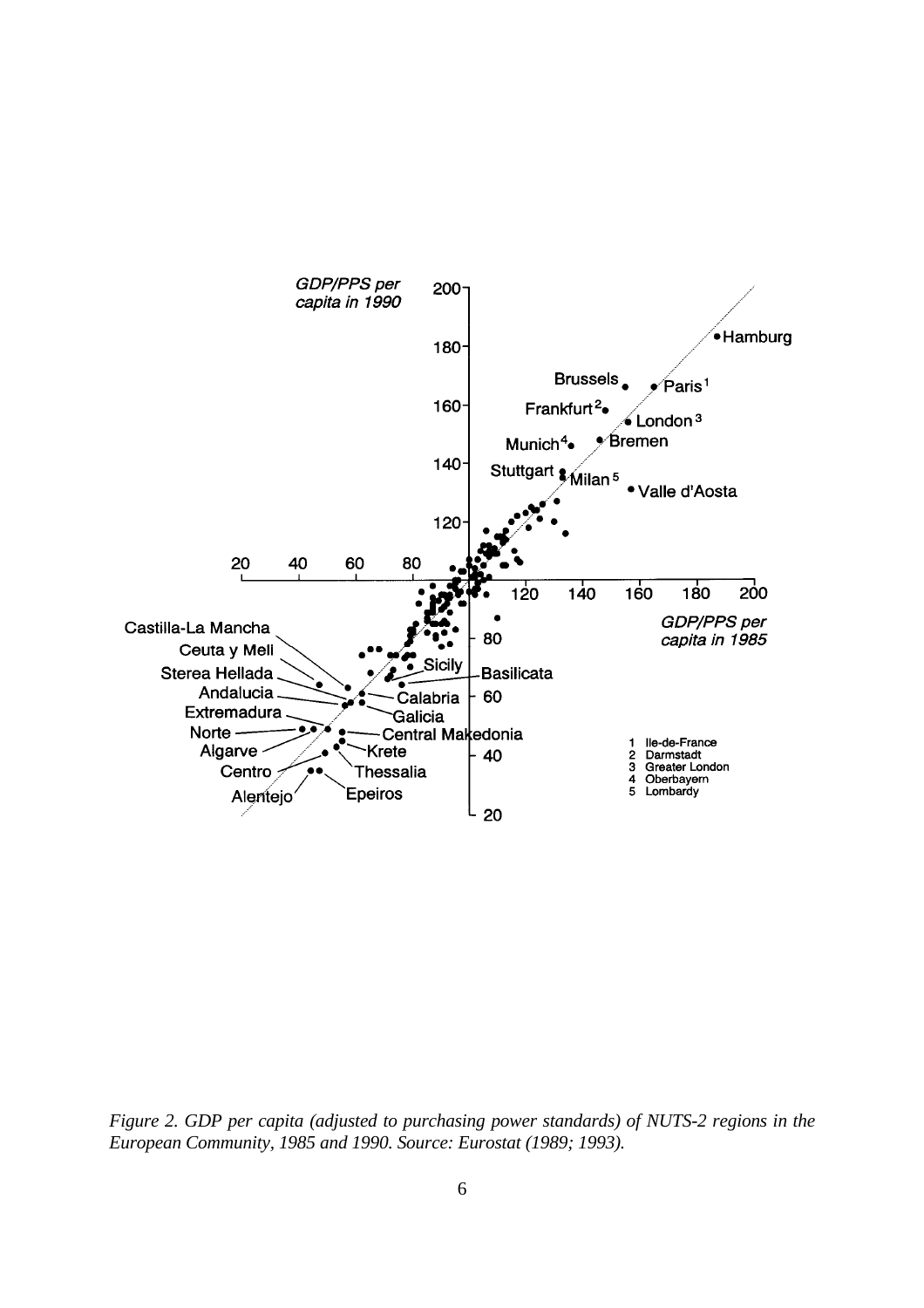isms of deregulated housing markets reduce the number of affordable dwellings, whereas the number of poor households is growing. In inner cities building rents increase much faster than incomes so that only luxury shops, restaurants and hotels survive. Outside the gleaming shopping arcades homeless people, beggars and junkies have become a common sight and public safety a serious problem. So the middle class and the wealthy continue to move out of the cities, while the poor and the marginalised live in run-down inner-city housing areas or the highrise public housing estates of the 1960s. Since work places have largely remained in the centre, the result is continuing growth in car ownership, distance travelled, energy consumption and pollution.

The recent recession has acerbated the problems of all cities. Because of their dwindling tax base and growing welfare commitments, many of them are closing down swimming pools, gymnasiums and social facilities. Libraries, theatres and orchestras, once the pride of civic culture, face severe budget cuts or even closure. Basic services that used to be free are required to recover their costs or be cancelled. Other services are privatised and more often than not become more expensive. Public transport, with reduced subsidies, has to curtail its services despite exorbitant fare increases.

The corollary of the commodification of urban services is the transformation from urban planning to urban management. Public planning as allocation of public goods and mediation between conflicting private interests has given way to promotion of the city as a firm offering land, labour and subsidies to potential employers in exchange for jobs and tax income. Publicprivate partnerships and charismatic leaders have superseded elected bodies as the real agents of change, and industry-sponsored cultural events provide the symbolic transfiguration of the demise of local democracy.

The European Community, captive in its growth-oriented neoliberal economic doctrine, faces the dilemma that its two major objectives, to stimulate growth in the competition for global markets, and to promote an equitable and sustainable Europe, are in conflict. Despite different claims, European economic, transport and telecommunications policies are in fact predominantly targeted at the promotion of the competitiveness of Europe against the United States and Japan. The Community Structural Funds together comprise only .2 per cent of the GDP of the twelve member states. Many of the urban programmes funded under the Structural Funds go to successful cities (e.g. Montpellier, Birmingham, Sevilla). The city networks funded under the Community RECITE programme are mainly lobbying clubs; they do not lead to true solidarity between cities. All efforts to assist disadvantaged cities must be in vain if European economic, transport and telecommunications policies mainly benefit cities that are already successful.

## **Efficiency and equity**

It is no wonder that policy makers react to the dilemma between growth and equity as they do. Scientific advisers, if they are economists, tend to recommend policies stimulating growth hoping that in a growing economy eventually *everybody* will be better off. Social scientists, however, tend to recommend policies to improve the situation of the least advantaged ignoring that this is likely to reduce overall competitiveness. In more general terms, market economies have yet to find a rational compromise between efficiency and equity.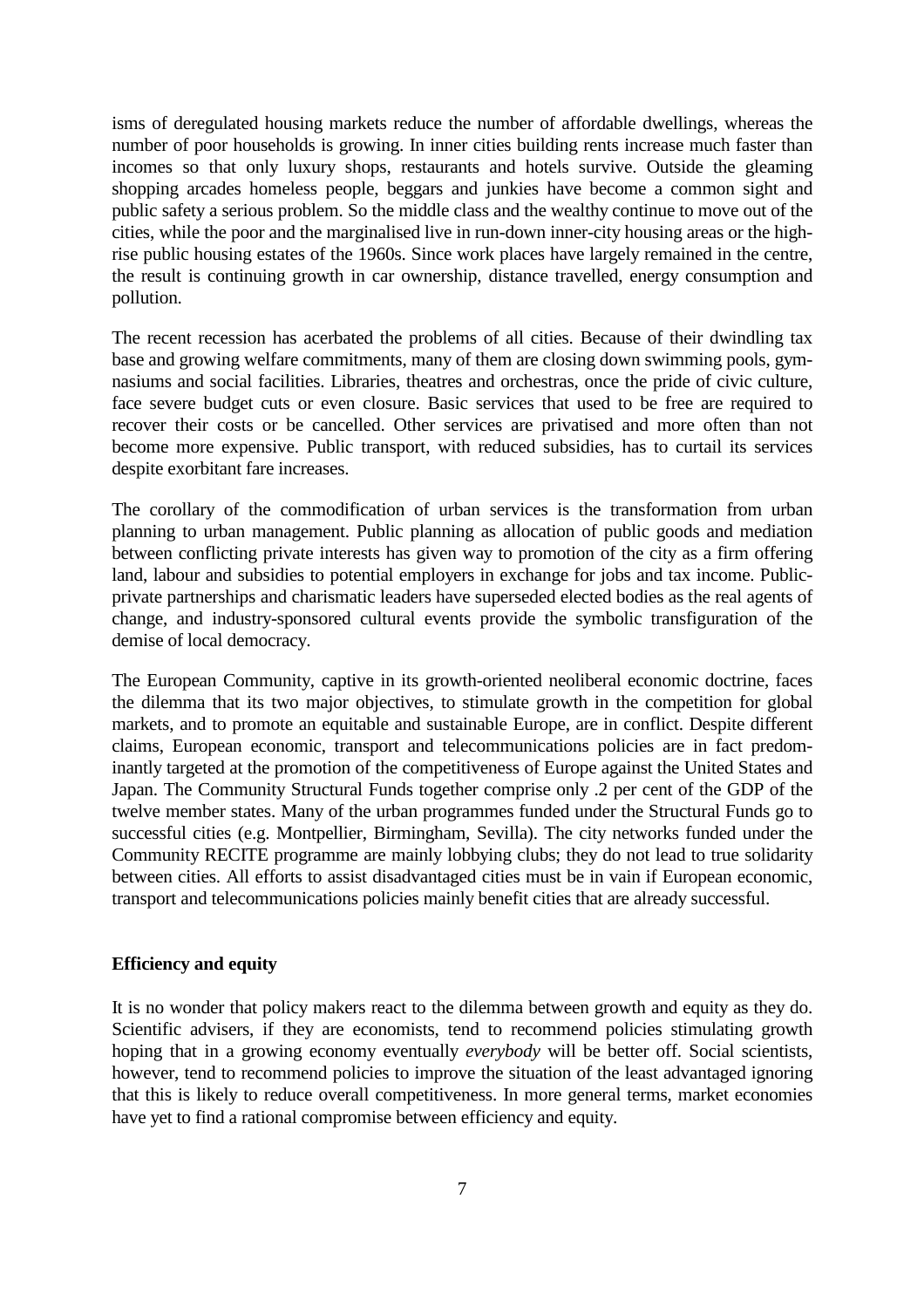However, there is a *theoretical* answer to this dilemma by the philosopher Rawls (1971). Rawls developed his theory of justice from a hypothetical contract situation: In a community of rational, free and equal persons, of which none is informed about his or her social status, personal quality or generation, people would determine the division of social benefits such that the benefit of the most disadvantaged group is maximised (*maximin* rule). In other words, Rawlsian equity does not insist on strict equality but accepts inequity necessary as incentive for achievement and so mediates between efficiency and equity.

In practical policy-making contexts, the maximin rule contrasts with other distributional principles (Beatley, 1984):

- *Utilitarian:* Select the alternative which maximises the benefit to the community as a whole (strong incentives for efficiency, social disparities reinforced)
- *Equal shares:* Select the alternative in which benefits are equally distributed over all groups (no incentives for efficiency, social disparities constant).
- *Egalitarian:* Select the alternative in which existing disparities are reduced (disincentives for efficiency, social disparities disappearing).
- *Rawlsian:* Select the alternative in which the benefit of the most disadvantaged group is maximised (incentives for efficiency where they reduce disparities)

Figure 3 illustrates the Rawlsian principle of fair distribution of benefits in a situation where the benefits of a policy are to be allocated to four income groups. However, the principle can be applied equally well to distributions between cities in Europe, between regions of the world, or between generations.

## **Conclusions**

Rawls' principle of equity may guide the way to a European urban policy which reduces disparities between cities and regions without constraining their competitiveness. However, in the long run policies working only with incentives will not be sufficient to bridge the gap between winner and loser cities. To make less competitive cities more competitive will not be enough. It will be necessary to reconsider European economic, transport and telecommunications policies that foster the growth of large agglomerations.

The problem is that, even if policy makers responsible for urban and regional policy at the European, national and regional levels accepted the Rawlsian principle of equity, they would not know which policies to select because nobody could presently tell them which would satisfy the maximin principle. It would be a great challenge for the spatial sciences to develop models capable of forecasting the distributional impacts of economic or transport policies on the pattern of urbanisation in Europe. The lack of agreement even on the basic causal mechanisms of the evolution of the urban system in Europe described above indicates that this is a sizable task requiring a major interdisciplinary effort and a significant improvement of data availability at the urban level.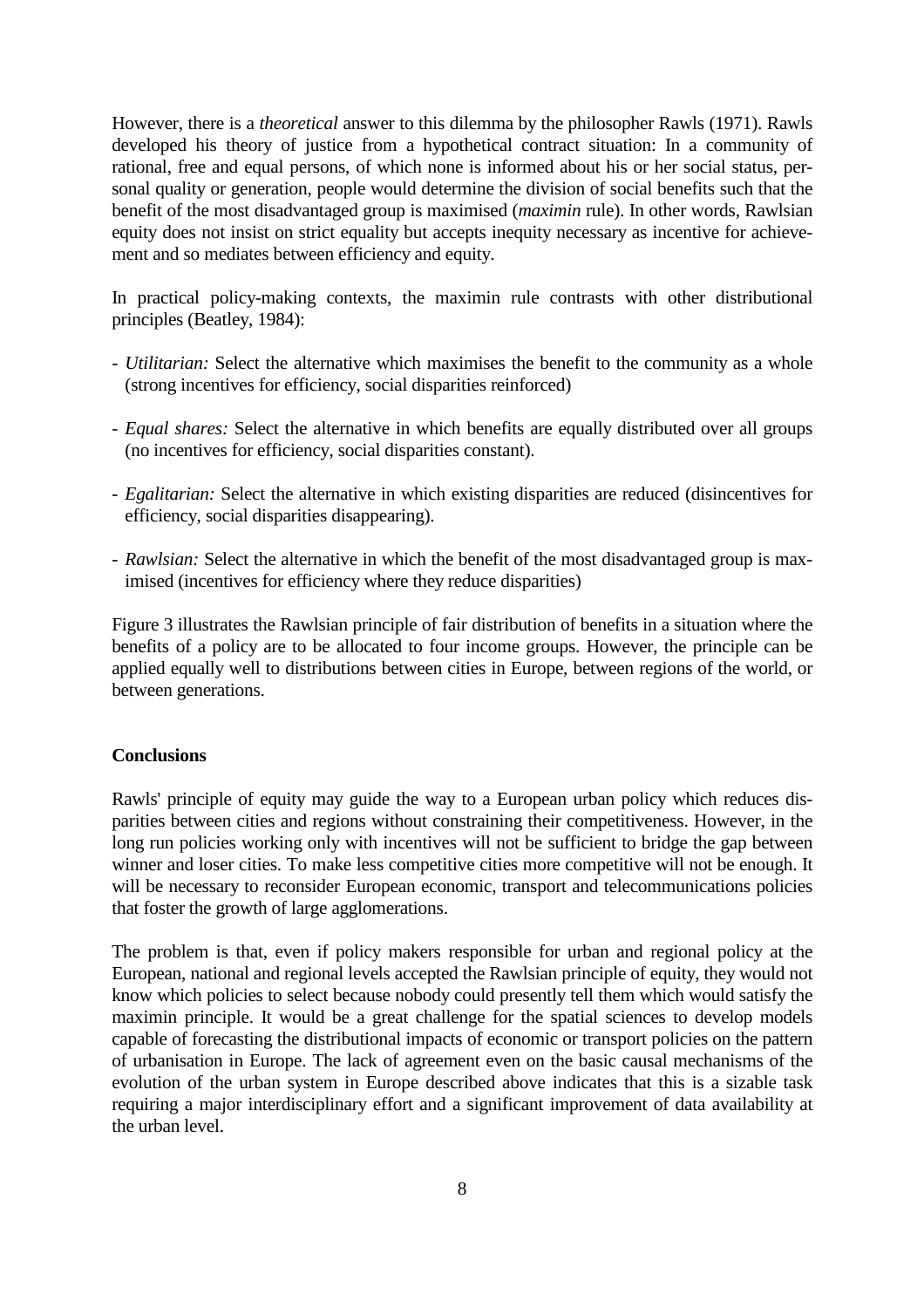

*Figure 3. Four principles of distribution of benefits. Source: Beatley, 1984.*